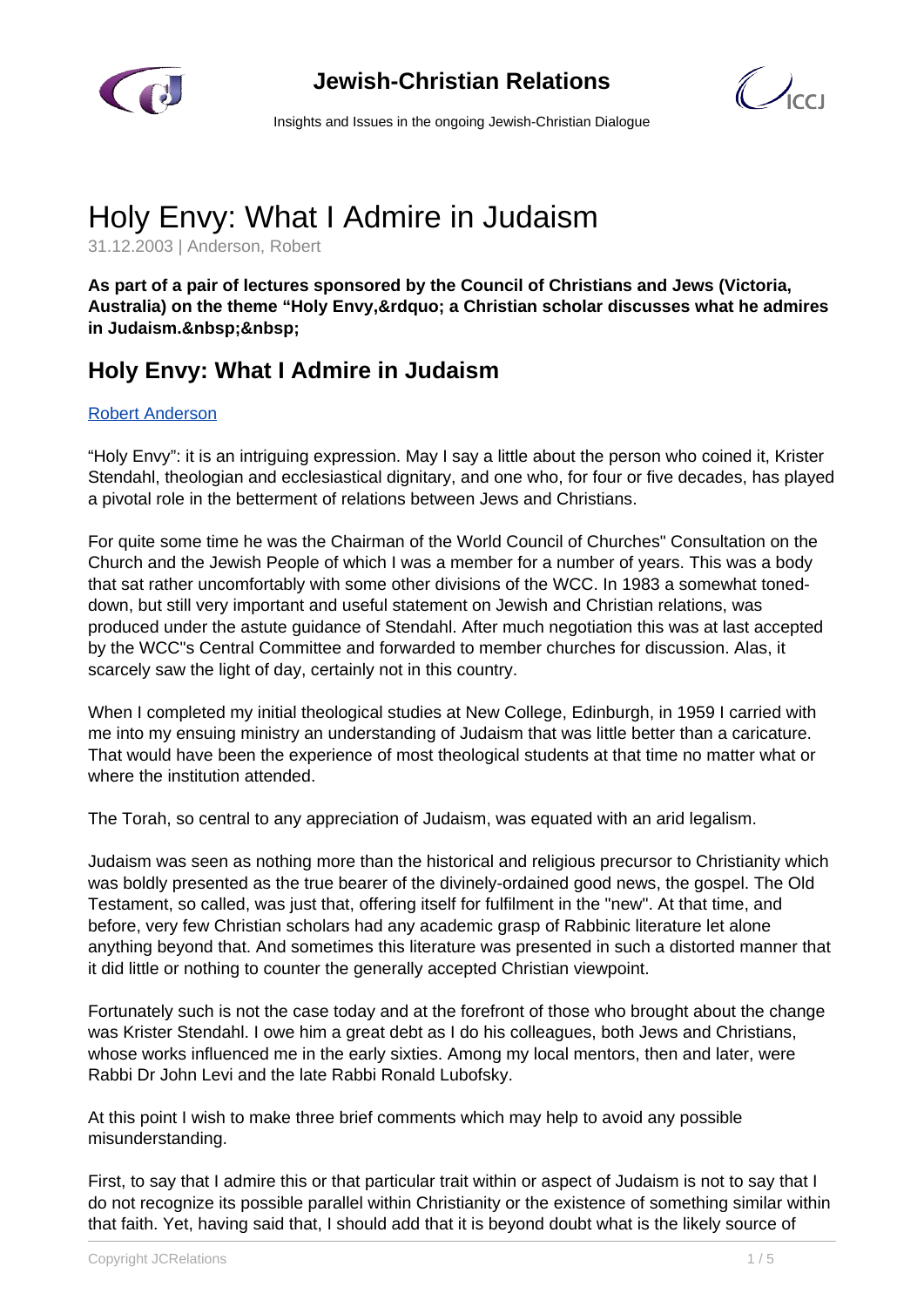## both.

Second: my approach to Judaism, which is obviously that of an outsider, is unquestionably eclectic. What I shall mention on this occasion betrays my own interests and these are those of a theologian. To the likely question: Why did he choose that and not such and such? my only plea is – personal predilection.

Third: I make little or no distinction between Judaism and the Jewish people. It was difficult to do otherwise for there is no Judaism without the Jewish people and, in the clear light of history, one has to say that there is no Jewish people, identifiable as such, without Judaism.

It is true that the after-life, the World to Come, does have a central place in traditional Judaism. It is there, certainly, in the late biblical period and, at times, within the long ensuing history of Judaism it has been presented as a touchstone of belief. Yet one can discern from earliest times until late a clear and unequivocal emphasis upon this life, the here and now, the world that is, as something that is important beyond measure.

Jewish interpretation of the early chapters of the book of Genesis has consistently highlighted the statement that the world of God"s creation and the earthly life given to human beings is not something from which we should flee but rather a challenge that has to be entered into and embraced. In the opening chapter of Genesis there appears the persistent refrain: "And God saw that it was "tov" – "good"".

There is no claim within the Jewish response to this that all is perfect. The chapters that

follow preclude such optimism. But the challenge to humanity is that what flows from this positive attitude towards the created order leads to a co-operative effort of the partners in creation, the divine and the human. There is a propensity for good in the latter but also a propensity for what is not good, for what is contrary to the divine will. I find it more satisfying to attempt to understand human nature and human action, not in terms of a determinative principle such as that of the traditional Christian notion of "The Fall" but, rather, in terms of the two inclinations to which human beings are subject, that is, the inclination towards good (the yetser ha-tov) and the inclination towards evil the yetser ha-ra. The notion of anything even faintly resembling that of "original sin" is, for me, quite unacceptable.

The emphasis within Judaism on the ultimate goodness of creation and on the divine/human cooperative endeavour goes some way to explaining the extraordinary contribution that Jews have made, when circumstances permitted, to so many areas of human activity. It is salutary to remember that this contribution has occurred despite the often tearful vicissitudes of Jewish history.

I can recall asking John Levi, some thirty or so years ago, why it was that the Jewish world had produced so many gifted violinists but not an equivalent number of pianists. His witty reply was: 'Well it is not so easy to carry a grand piano in and out of the ghetto". The question is no longer apposite but the response has lost none of its pungency.

To what extent Jewish humour is drawn from Judaism itself I do not know. But I am sure that it is not unrelated to the positive attitude to life that is reflected in the Jewish interpretation of those definitive texts in Genesis and of their enduring influence in Rabbinic times and beyond. Survival became not a mere instinct but a religious imperative.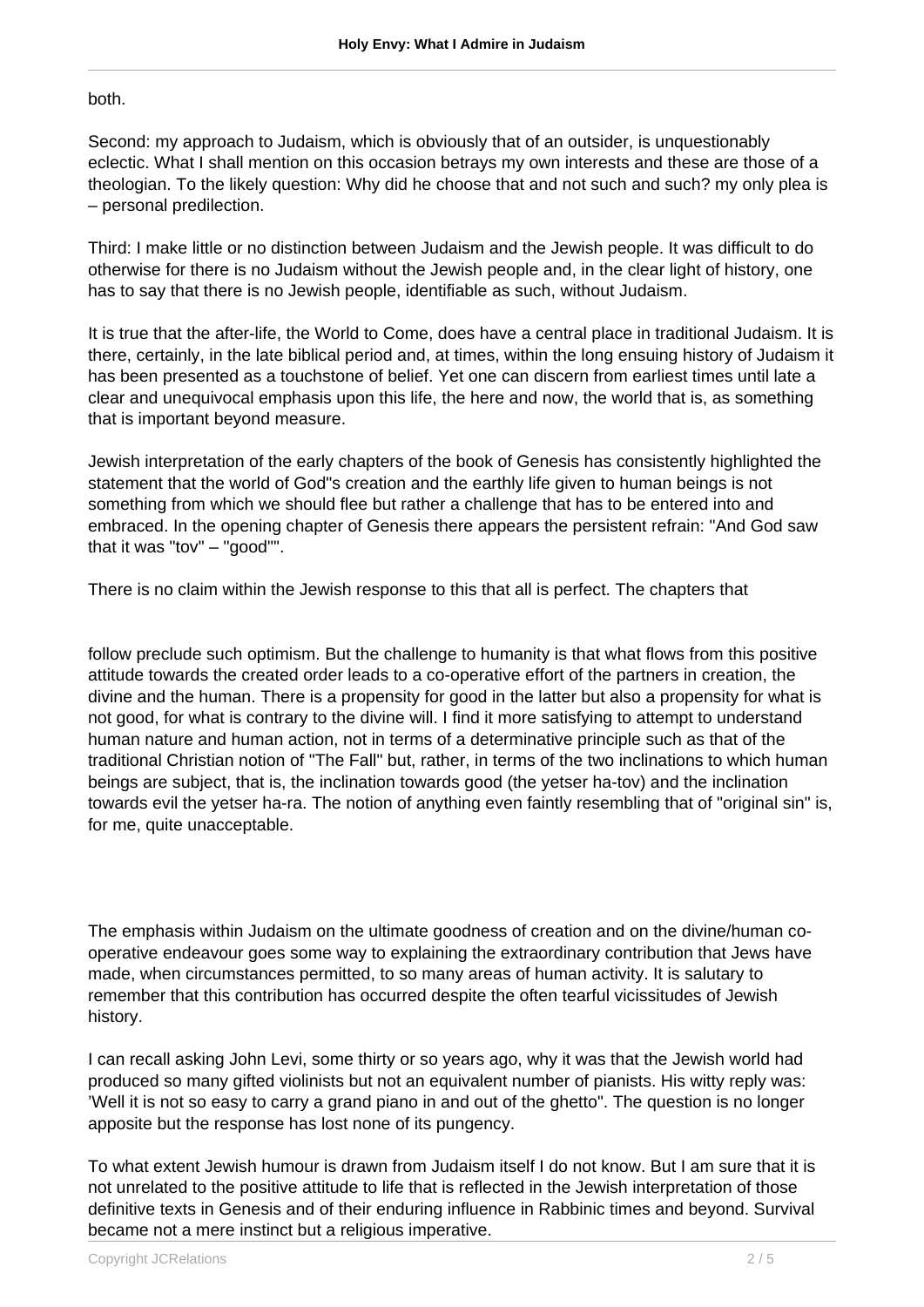How does one otherwise account for the way in which Judaism has reinvented itself after major catastrophes which should have dictated its demise? I am referring not to the destruction of one Temple but of two, in 586 BCE and 70 CE. That of the first was followed by the religious revolution under Ezra with the constitutionalising of the Torah. The Roman destruction of the Second Temple saw the blossoming of Pharisaism into the rabbinical movement that defined the future shape of Judaism. In this, the institutions – even that of the synagogue – were of far less significance than the home and the table.

I once said to Dr John Bodycomb that I thought Christianity might have to learn from Judaism if it is to survive. What I had in mind then was what I have just referred to.

But what of the divine-human co-operation? May both elements be relied upon? When we reflect upon the state of the world, the violence, the greed, the injustice, the sheer inhumanity of some towards others, the fate of the homeless and the forgotten, the refugees and so on – when we reflect upon all this – there is a tendency to beat our breasts in contrition and to lay the blame solely at our own feet.

There is a tradition within Judaism – and one which I admire with a certain "holy envy" – which takes the Deity to task. I am now skating on thin theological ice.

What I am referring to is the practice of arguing with God. The progenitor of this is none other than the Father of the nation himself, Abraham, who takes up the cause of the doomed cities, Sodom and Gomorrah. It is present when Jacob wrestles with God and borders on blasphemy when the prophet Jeremiah accuses God of having enticed and overpowered him, of causing him to become a laughing-stock. The Psalmist protests again and again that he has been abandoned. There is in the book of Job, chapter 24, an intense critique of God"s actions. Disappointingly, in the end, Job simply capitulates.

The practice of arguing with God finds its place in rabbinic writings, among some of the Hasidic masters, in the poetry of Bialik and, closer to our own time, in Elie Wiesel"s Trial of God.

Closely related to this tradition of divine-human argumentation is what appears in Hebrew as 'haster panim", in English, "hiding the face". We speak a great deal about the revelation of God through the Sacred Scriptures and beyond. But there is frequent mention in the Hebrew Bible of the "hiddenness of God". I find this an intriguing concept. It is nowhere more clearly expressed than in the book of Isaiah (45:15): 'Truly you are a God who hides himself." It is to be found often in the Psalms where, on a number of occasions, it is introduced by the plaintive cry: 'How long, O Lord?". For example Psalm 89:46. How long, O Lord? Will you hide yourself forever?

Traditionally it is associated with the sins of the people. It is there that the blame is seen to lie and not with God. But the very use of the expression as denoting the anguished cry of the human heart in situations far beyond human control must open up other possibilities. Is there some contraction in the nature of God which leaves the latter at the mercy of those who act with the highest degree of human hubris? Could it be that omnipotence is no longer an attribute that we apply to the Deity without question? This is a theological issue which, of course, is not confined to Judaism but I suggest that its early appearance in Jewish sacred literature and its persistence in that tradition may point towards a more profound understanding of the divine-human encounter than we have hitherto openly canvassed.

There is another emphasis in Judaism that has always appealed to me. It has its initial expression, as we should expect, in the Bible. Its most succinct statement is in Deuteronomy 16:20: Justice, and only justice you shall pursue . . .

The contours of what is meant by justice in its social setting are clearly set out over and over again.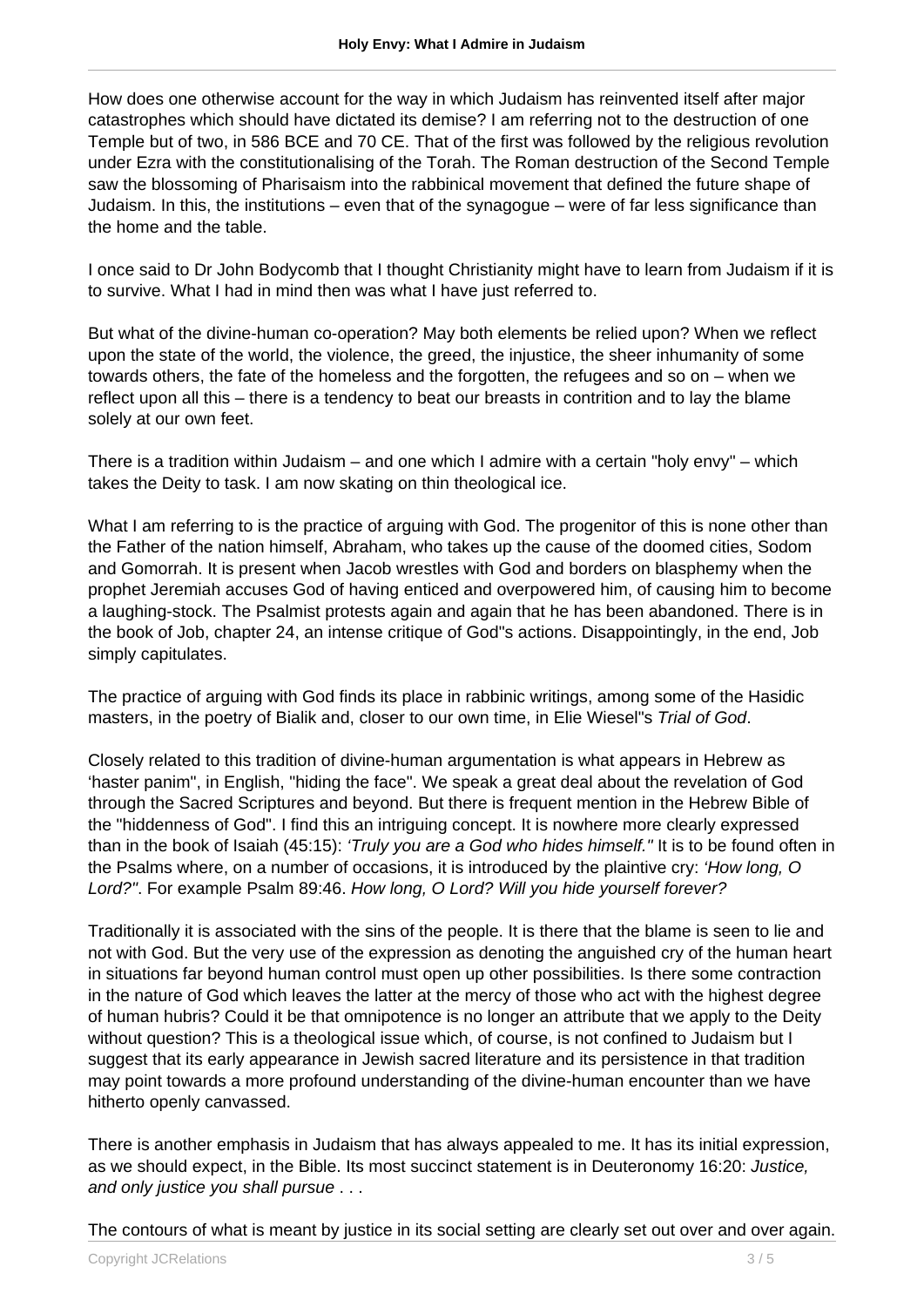Those who are especially to be protected are the vulnerable within the community, not least the widow, the orphan and the stranger (ger), the resident alien (the refugee?)

Late in the first century of the Common Era Rabban Simeon ben Gamaliel declared:

On three things does the world stand:

on justice

on truth

and on peace (shalom).

There was a tendency in earlier disputations between Jews and Christians for "love" and "justice" to be played off one against the other. It is worth noting that the divine command to "love one"s neighbour as oneself" appears cheek by jowl with some of the most clamant calls for justice. Moreover, in Leviticus 19, justice is rescued from any tendency towards a sentimental bias by this provision:

. . . you shall not be partial to the poor or defer to the great; with justice you shall judge your neighbour (Lev 19:15).

To be partial or to defer would be, of course, to undermine the very principle of justice.

In the 1960"s and 70"s many of the churches rediscovered the Hebrew prophets, not least Amos, with their strong demand for social justice. Indeed, this move within the churches became almost a fetish with less than disciplined use of the expression, 'the church's prophetic ministry.' What this does indicate, however, is that I am not the only Christian who has a holy envy for this aspect of Judaism.

The final point is one where I hesitate to go. To be frank, I have great difficulties with creeds! This is an area where I most certainly display a 'holy envy.'

I am aware that Judaism is not entirely free of might be called a creedal statement and I am aware also that over the years certain individuals, from Maimonides to Moses Mendelsohn, have formulated lists of religious principles or beliefs. However, these have remained, more or less, personal or individualistic contributions to overall Jewish religious thought. They have not received recognition or acceptance as anything that remotely resembles the declaration of any possible equivalent of a duly constituted Church Council. They tend to be of scholarly and historical interest only.

About thirty or so years ago a leading Australian churchman and theologian made the comment: "Now is not the time to be writing creeds".

Had I presence of mind I should have responded that no time is the time for writing a creed unless it meets the criteria of succinctness and dynamism.

Such a creedal statement  $-$  if one might so call it  $-$  is the historic Jewish Shema: